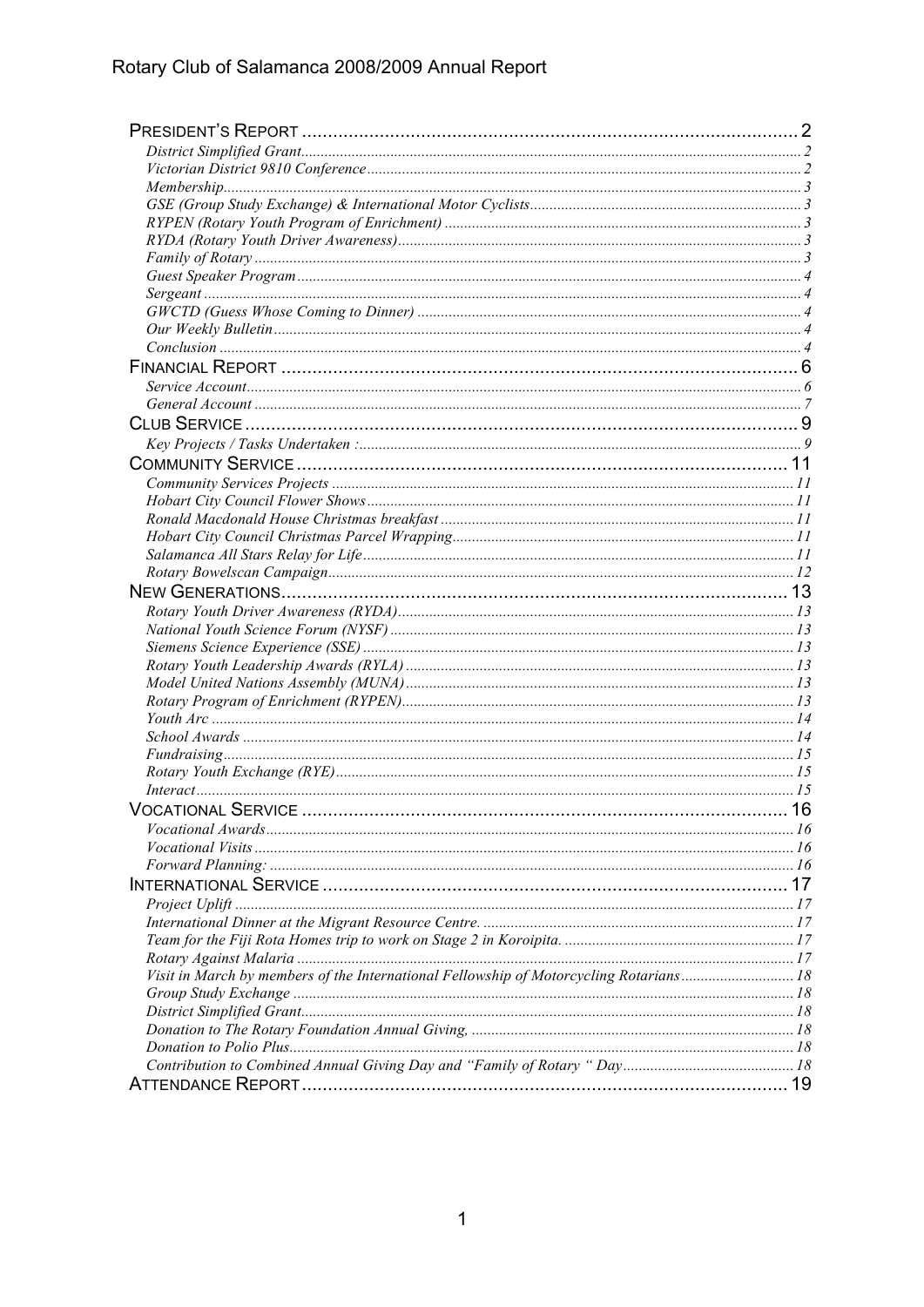# **President's Report**

It is with very much pleasure that I present to you my report for 2008/2009.

Well I can't quite believe how quickly the year has gone and what a year it has been, a most memorable one indeed. This is all thanks to you, as members of the Salamanca Rotary Club, you have all been just been incredibly supportive and committed, and in doing so, the District Governor has rewarded us as **Club of the Year Award for 2008/2009.** What an outstanding achievement and my sincere congratulations to all of you!

We have had a *very busy year.* We started our year's fundraising with our Floral Art shows run by the Hobart City Council and we were able to provide morning and afternoon teas. There were a total of seven weekends held throughout the year and certainly provided us with catering skills and our funds increased quite considerably. These proved to be highly successful, and my sincere thanks to Cecilia and her committee for all their organising and making them an enjoyable experience. We are fortunate to have gained the contract again for their next Floral Art shows.

During 2008/2009 we have done exceptionally well with our club finances and have raised nearly \$19,000 through working on many different projects, including the Hobart City Floral Arts Shows, Sandy Bay Regatta, NAB Barbecue, GWCTD, Wooden Boat Festival, Bowel Scan Kits, Christmas Cakes, donation, film nights, fit ball, parcel wrapping and sausage sizzle – what a remarkable team effort by everyone. We have also supported many other organisations by giving donations to Rotary District 9830 Foundation and Fire Appeal, Devil Face Tumour, Relay for Life, AHR Great Australian Bike Ride Hobart, and Elizabeth Colleges, and many others.

Some of the features of the year include:

# **District Simplified Grant**

We were fortunate in obtaining approval from our District for a grant from Rotary International for \$1,000.00, which we allocated to the Migrant Resource Centre which entitled them to purchase new furniture for their reception area. My thanks to Gill for initially applying for the grant, and I know that the Migrant Resource Centre were delighted with their new purchases.

#### **Victorian District 9810 Conference**

The Club was given the opportunity in providing support to the Victorian District 9810 Conference for which over 750 Rotarians and partners came to the Grand Chancellor, Hobart. Over two years of planning went into the organisation and this certainly was a grand occasion, busy, but a most wonderful and rewarding five days. It was lovely to have worked and met with so many great Rotarians from District 9810, and it has been recognised as one of their best conferences ever. Well done to all of you for your contribution, especially Gill, Wilmar, Tony and Wolf for the success of such a great event. I know John Williams, Chairman of the Conference, and his team, were most complimentary by the support given by club members.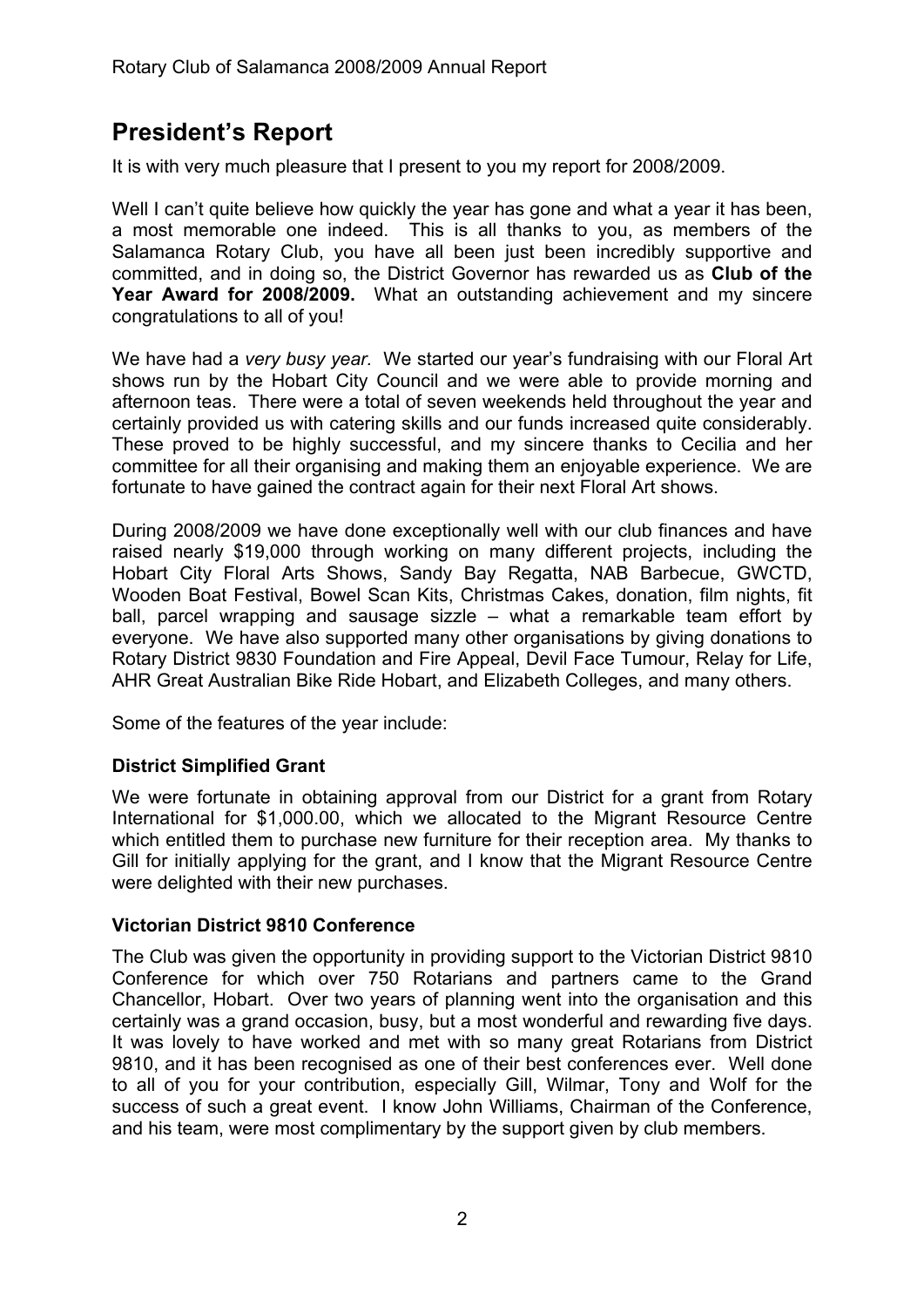### **Membership**

As part of our Club we learn about our involvement in both local and international projects and use our time and talent where they are most needed. To keep our Club strong, every Rotarian shares the responsibility of bringing new people into Rotary. Even our newer members can bring guests to meetings or have them come along to lend a hand in some of our projects. The value of Rotary speaks for itself, and the best way to spark the interest of potential members is by letting them experience our fellowship first-hand.

### **New member inducted**

We are delighted to welcome Jenny Johnston into the Salamanca Rotary family

#### **Members who left** Pam Scott resigned due to work commitments Claudette Wells, transferred to Hobart Rotary Club

Keeping members interested in Rotary is another responsibility, and our Club does this extremely well. Please remember to continue searching for high-quality potential members to keep our membership strong and healthy. Also remembering the more you put into any organisation, the more you get back from it.

# **GSE (Group Study Exchange) & International Motor Cyclists**

Our Club was most fortunate that our fine representative Rebecca Andrews was selected to go on GSE to Japan, and thoroughly enjoyed the experience. Also we were honoured to host the GSE team from Devon who were delightful, and a full program for them was prepared. In March we also hosted a team of International Motor Cyclists and they too were a lot of fun and we all enjoyed our time with them. Thanks Gill and your team for all your involvement with these International Projects and making them so successful.

# **RYPEN (Rotary Youth Program of Enrichment)**

We were given the District's approval to again conduct the RYPEN weekend for Grade 10 students. Andrew Gray, the co-ordinator, and club members did an excellent job in making this weekend a great success and providing a full program with quality presenters and activities. All students and club members enjoyed themselves and Mission A'Float is an ideal venue for such a program. A great weekend was had by all.

# **RYDA (Rotary Youth Driver Awareness)**

RYDA is a relatively new program with Rotary, and each year the number of students attending increases. This wonderful program educates Grade 10 students on driver awareness. Again the club supported this program, and congratulations to Christine Andrews on being selected as the Southern Co-ordinator for the District.

# **Family of Rotary**

Friendship was the foundation, the rock on which Rotary service was built. Family of Rotary is a fundamental part of our Club. Over the past year we've cared for Club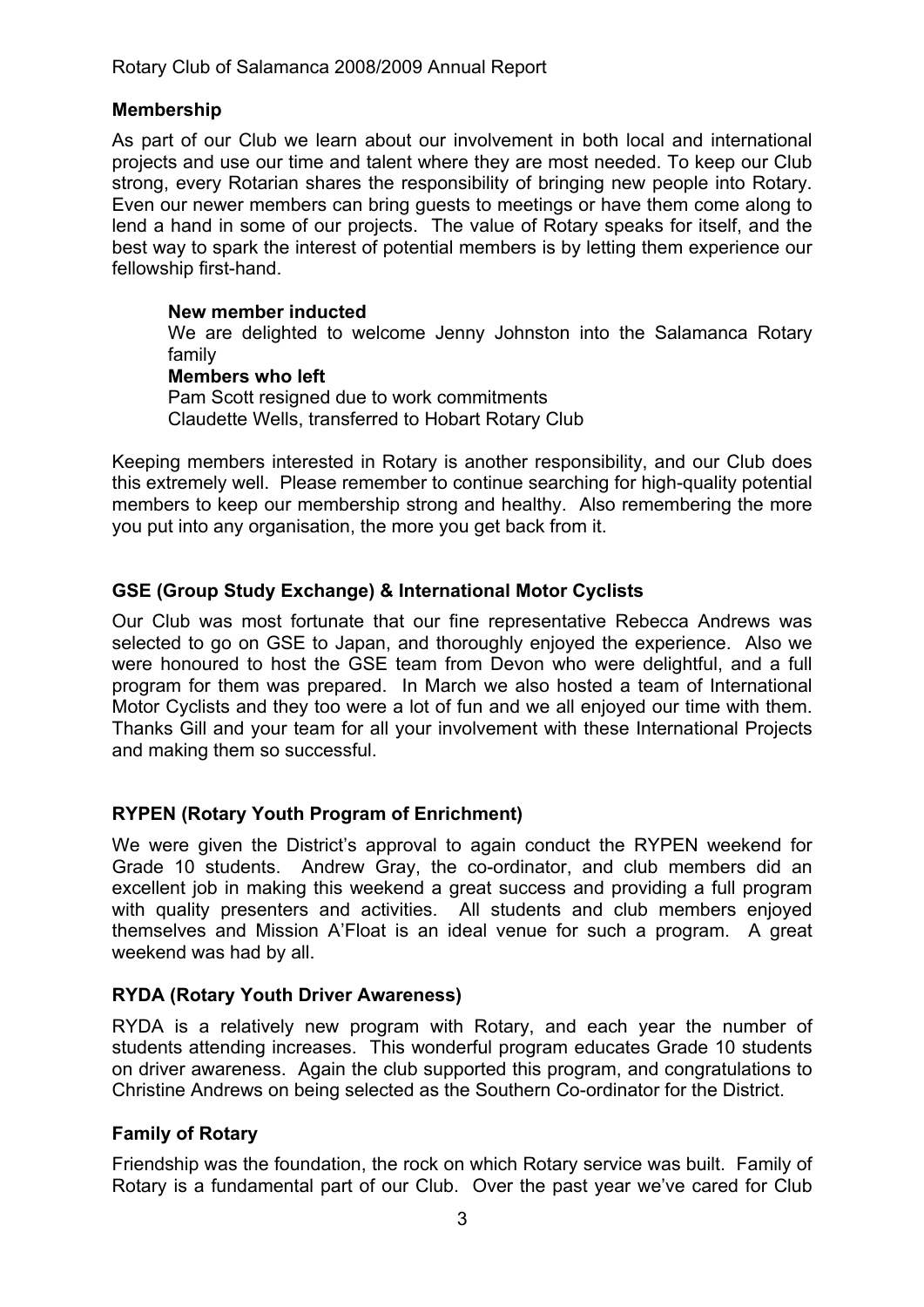members, their families, and members of the larger Rotary family, thereby strengthening the Club, highlighting integrity, tolerance, and love. Di, and all of you have done much to encourage that throughout the year, and thank you!

### **Guest Speaker Program**

Our weekly meetings would not be the same if we did not have an enthusiastic guest speaker program co-ordinator, and Fiona Ralph has done that extremely well and is to be congratulated on her selection of high quality speakers, and we have thoroughly enjoyed listening to them.

### **Sergeant**

To Ros Terry our Sergeant – a terrific job, and what great humour you bring to our morning breakfasts! Our fine sessions are always a lot of fun and for some it can be a little costly .....not mentioning any names!!

### **GWCTD (Guess Whose Coming to Dinner)**

My sincere thanks go to Jill Gatty and Ruth Temple-Smith for organising GWCTD. This project creates a lot of interest and is a great way for club members to interact and enjoy the company of each other over a drink or two with wonderful food in a member's home. Thanks to our hosts who offered their homes, and we look forward to sharing more of these in the new Rotary year.

### **Our Weekly Bulletin**

To Wolf, I salute you for providing such an excellent weekly bulletin. Your bulletins are always a treat to read, and I know how much pleasure members and others get from reading such a high quality document, and well done!

#### **Conclusion**

In concluding, to my most dedicated Board, namely Finian McCana, Christine Andrews, Tom Goninon, Mike Woods, Cecilia Lawler, Gill Whitehouse, Andrew Gray and Bea Petz, I can't thank you enough for all that you have done and for all the encouragement you have given me.

To our Assistant Governor for Group 1 Elisabeth Ardern who has been most loyal and generous and has attended many of our club functions throughout the year, thank you, and to our District Governor Mike Perkins for his guidance and leadership and for selecting Salamanca Rotary Club as Club of the Year! I would like to this opportunity to thank my mum Claire and my family for their support as well.

To you, members of this Club, thank you. Much of your hard work frequently goes unnoticed, as we continually are asked to meet requests for service by offering and then following up by working hard on many different projects. You all do this so willingly and conscientiously.

Thank you for giving me the opportunity to serve as your President. It has been a role which I have enjoyed so much, and indeed, a wonderful experience. To each and everyone of you my very sincere best wishes and thank you all for making the year so successful and one to remember. To Mike and his new Board I wish you all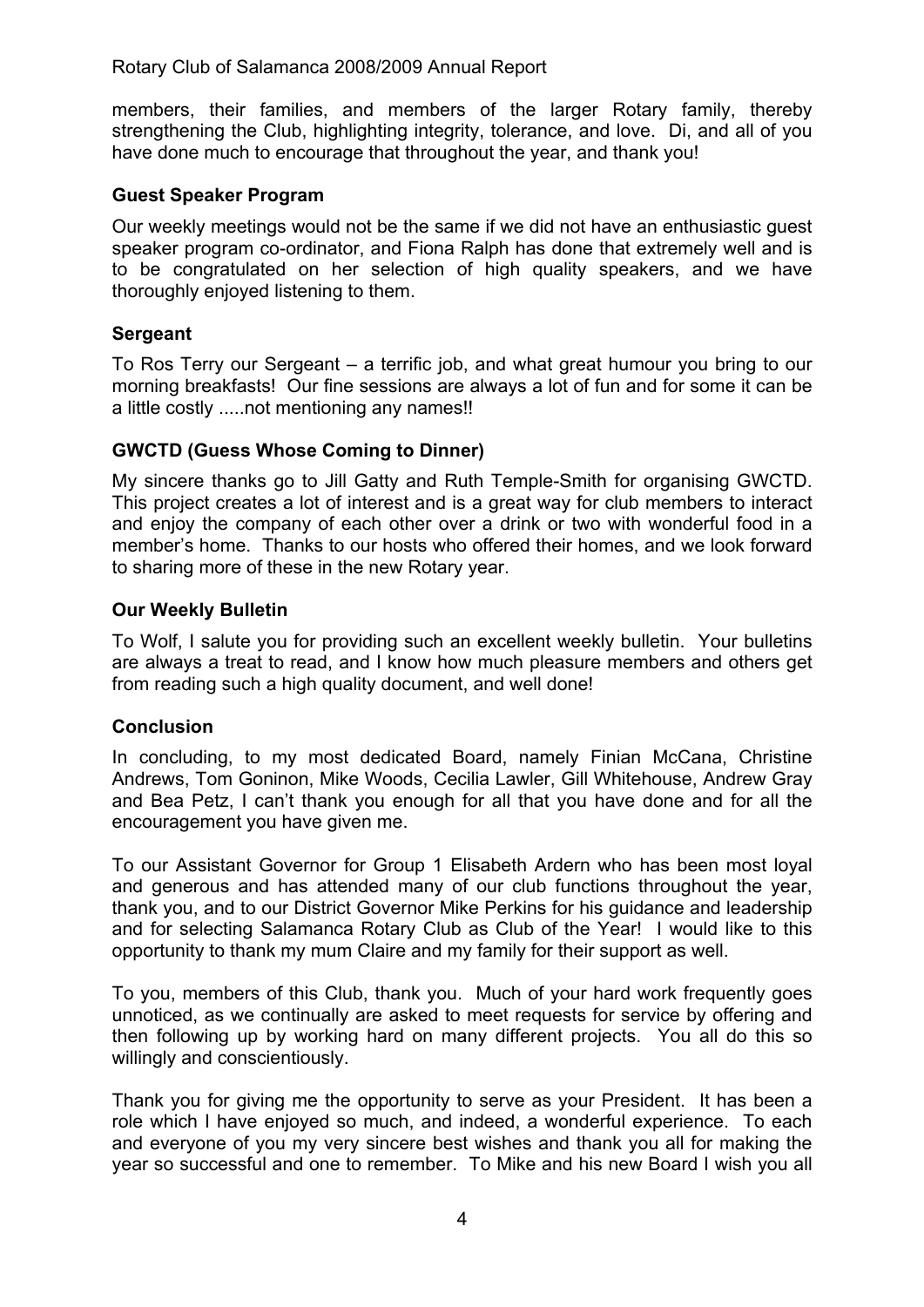the very best and I know with your enthusiasm and knowledge we are installed for another great year of service.

Anne Palmer President 2008/2009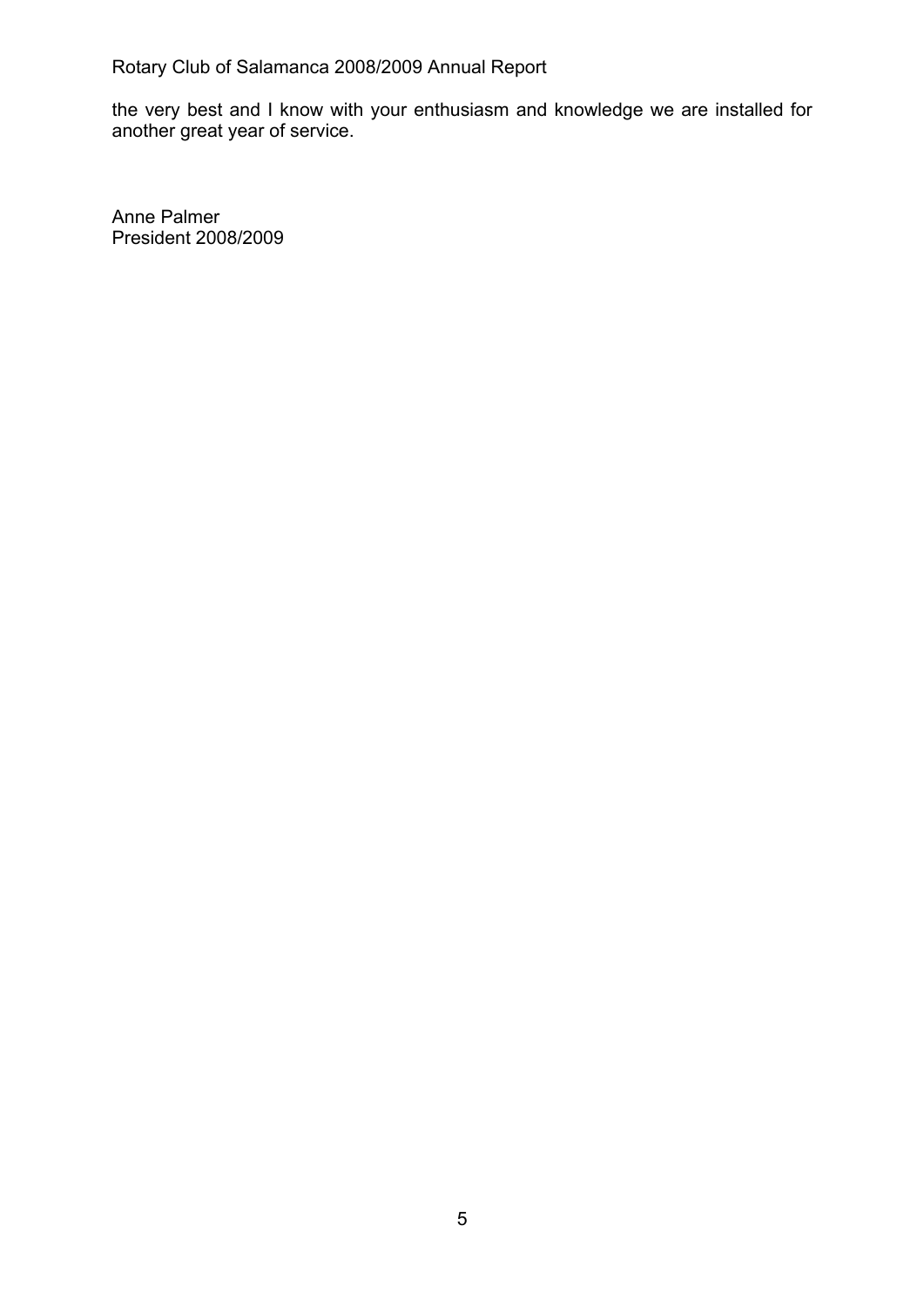# **Financial Report**

The financial accounts of the club are divided between the "General account" and the "Service account". All funds raised from the public are deposited to the "Service account", and most funds raised from club members are deposited to the "General account".

# **Service Account**

The amount brought forward from the 2007/8 period was \$2,38.97. The table below shows the income and expenditure for each program as of 22<sup>nd</sup> June, 2009.

| <b>Item description</b>                  | <b>Income</b> | <b>Expenditure</b> | <b>Profit/Loss</b> |
|------------------------------------------|---------------|--------------------|--------------------|
| Administration                           | \$0.00        | $-$ \$803.03       | \$803.03           |
| <b>Bank Fees</b>                         | \$0.00        | \$24.00            | $-$24.00$          |
| <b>Drought Relief</b>                    | \$0.00        | \$1,000.00         | $-$1,000.00$       |
| <b>Great Australian Bike Ride</b>        | \$0.00        | \$500.00           | $-$500.00$         |
| <b>GSE Team</b>                          | \$0.00        | \$500.00           | $-$500.00$         |
| <b>Model United Nations</b>              | \$0.00        | \$440.00           | $-$440.00$         |
| <b>Polio Plus Partners</b>               | \$0.00        | \$1,000.00         | $-$1,000.00$       |
| <b>Ronald Macdonald House -</b><br>Gifts | \$0.00        | \$117.73           | $-$117.73$         |
| Rotahomes Project                        | \$0.00        | \$250.00           | $-$250.00$         |
| <b>Rotary Foundation</b>                 | \$0.00        | \$3,185.70         | $-$3,185.70$       |
| Rotary Youth Leadership Award            | \$0.00        | \$500.00           | $-$500.00$         |
| <b>School Awards</b>                     | \$0.00        | \$300.00           | $-$300.00$         |
| <b>Siemens Science Experience</b>        | \$0.00        | \$105.00           | $-$105.00$         |
| Strait4devils                            | \$0.00        | \$250.00           | $-$250.00$         |
| <b>Vocational Excellence Awards</b>      | \$0.00        | \$47.00            | $-$47.00$          |
| Youth Exchange Program                   | \$0.00        | \$354.00           | $-$354.00$         |
| <b>Bandanas</b>                          | \$45.00       | \$150.00           | $-$105.00$         |
| <b>Bank Interest</b>                     | \$0.64        | \$0.00             | \$0.64             |
| <b>BBQ Hire</b>                          | \$45.00       | \$0.00             | \$45.00            |
| <b>Bowel Scan Kits</b>                   | \$735.00      | \$90.00            | \$645.00           |
| <b>Christmas Cakes</b>                   | \$120.00      | \$0.00             | \$120.00           |
| District 9830 Victorian Fires<br>Appeal  | \$7,332.75    | \$10,052.75        | $-$2,720.00$       |
| Donation                                 | \$261.00      | \$50.00            | \$211.00           |
| <b>Film Nights</b>                       | \$230.00      | \$95.00            | \$135.00           |
| <b>Fit Ball</b>                          | \$285.20      | \$0.00             | \$285.20           |
| <b>Flower Show 1</b>                     | \$2,157.00    | \$890.87           | \$1,266.13         |
| Flower Show 2                            | \$1,659.00    | \$424.09           | \$1,234.91         |
| Flower Show 3                            | \$3,417.20    | \$462.59           | \$2,954.61         |
| Flower Show 4                            | \$984.40      | \$727.94           | \$256.46           |
| Flower Show 5                            | \$1,152.90    | \$241.10           | \$911.80           |
| Flower Show 6                            | \$860.00      | \$320.30           | \$539.70           |
| Flower Show 7                            | \$1,431.00    | \$244.01           | \$1,186.99         |
| Guess Whose Coming to Dinner             | \$1,220.00    | \$1,220.00         | \$0.00             |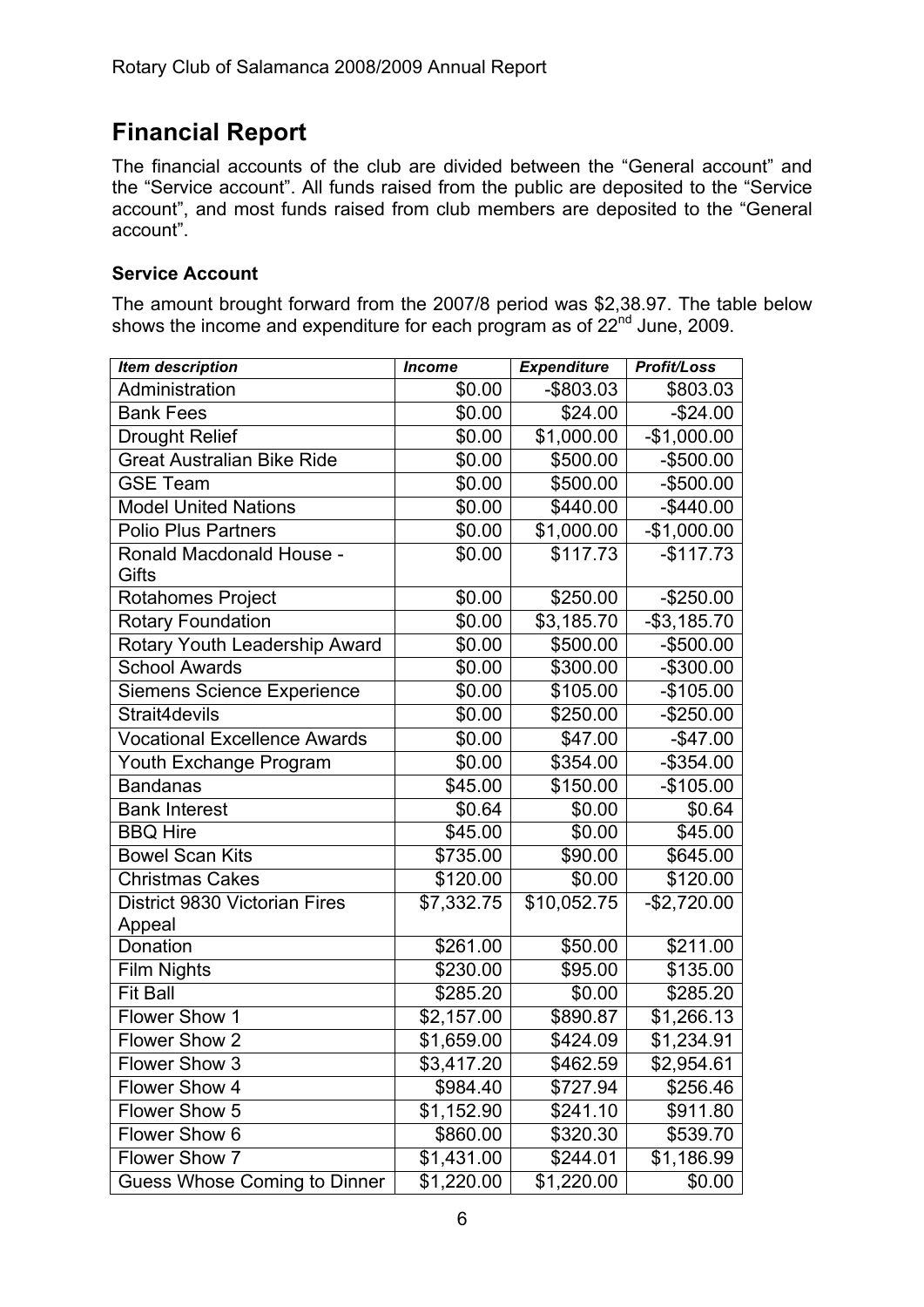| International                       | \$1,350.00  | \$860.00    | \$490.00     |
|-------------------------------------|-------------|-------------|--------------|
| <b>Migrant Resource Centre</b>      | \$1,000.00  | \$1,000.00  | \$0.00       |
| NAB 150th Anniversary BBQ           | \$1,996.10  | \$415.71    | \$1,580.39   |
| <b>National Youth Science Forum</b> | \$1,206.25  | \$1,830.00  | $-$ \$623.75 |
| Parcel wrapping                     | \$2,479.30  | \$0.00      | \$2,479.30   |
| <b>Relay For Life</b>               | \$12.00     | \$1,620.00  | $-$1,608.00$ |
| Rotary Youth Program of             | \$2,044.90  | \$2,077.25  | $-$ \$32.35  |
| Enrichment                          |             |             |              |
| Sandy Bay Regatta                   | \$1,910.70  | \$406.99    | \$1,503.71   |
| <b>Wooden Boats Festival</b>        | \$2,220.00  | \$0.00      | \$2,220.00   |
|                                     |             |             |              |
| <b>Program Totals</b>               | \$36,155.34 | \$30,949.00 | \$5,206.34   |
| <b>Profit/Loss</b>                  | \$5,206.34  |             |              |
| <b>Cashbook Balance</b>             | \$8,145.31  |             |              |

### **General Account**

The amount brought forward from 2007/8 was \$**\$6,169.76**. The table below shows the income and expenditure for each program as of 22<sup>nd</sup> June, 2009.

| <b>Item description</b>      | <b>Income</b> | <b>Expenditure</b> | Profit/Loss  |
|------------------------------|---------------|--------------------|--------------|
| Administration               | \$58.75       | \$1,199.46         | $-$1,140.71$ |
| <b>Badges</b>                | \$324.00      | \$948.00           | $-$ \$624.00 |
| <b>Bank Fees</b>             | \$0.00        | \$41.00            | $-$41.00$    |
| <b>Bank Interest</b>         | \$0.35        | \$0.00             | \$0.35       |
| <b>Changeover Dinner '08</b> | \$0.00        | \$2,355.00         | $-$2,355.00$ |
| <b>Changeover Dinner 09</b>  | \$765.00      | \$0.00             | \$765.00     |
| <b>District Dues</b>         | \$0.00        | \$2,365.18         | $-$2,365.18$ |
| Family of Rotary             | \$0.00        | \$50.00            | $-$50.00$    |
| <b>Fines</b>                 | \$846.35      | \$0.00             | \$846.35     |
| <b>GSE</b>                   | \$500.00      | \$500.00           | \$0.00       |
| Guess Who's Coming to        | \$1,220.00    | \$0.00             | \$1,220.00   |
| <b>Dinner</b>                |               |                    |              |
| <b>Heads and Tails</b>       | \$1,752.90    | \$0.00             | \$1,752.90   |
| <b>Meals</b>                 | \$19,844.20   | \$20,417.31        | $-$573.11$   |
| Member subs                  | \$5,615.00    | \$0.00             | \$5,615.00   |
| <b>Police Checks</b>         | \$0.00        | \$15.00            | $-$15.00$    |
| R I Dues                     | \$0.00        | \$2,200.69         | $-$2,200.69$ |
| <b>RDU Merchandising</b>     | \$0.00        | \$40.40            | $-$40.40$    |
| Rotary Down Under            | \$0.00        | \$1,203.10         | $-$1,203.10$ |
| <b>Vic Conf Dinner</b>       | \$1,100.00    | \$1,100.00         | \$0.00       |
| <b>Vic Conf Shirts</b>       | \$413.60      | \$473.55           | $-$ \$59.95  |
|                              |               |                    |              |
| <b>Code Totals</b>           | \$32,440.15   | \$32,908.69        | $-$ \$468.54 |
| <b>Profit/Loss</b>           | $-$ \$468.54  |                    |              |
| <b>Cashbook Balance</b>      | \$5,701.22    |                    |              |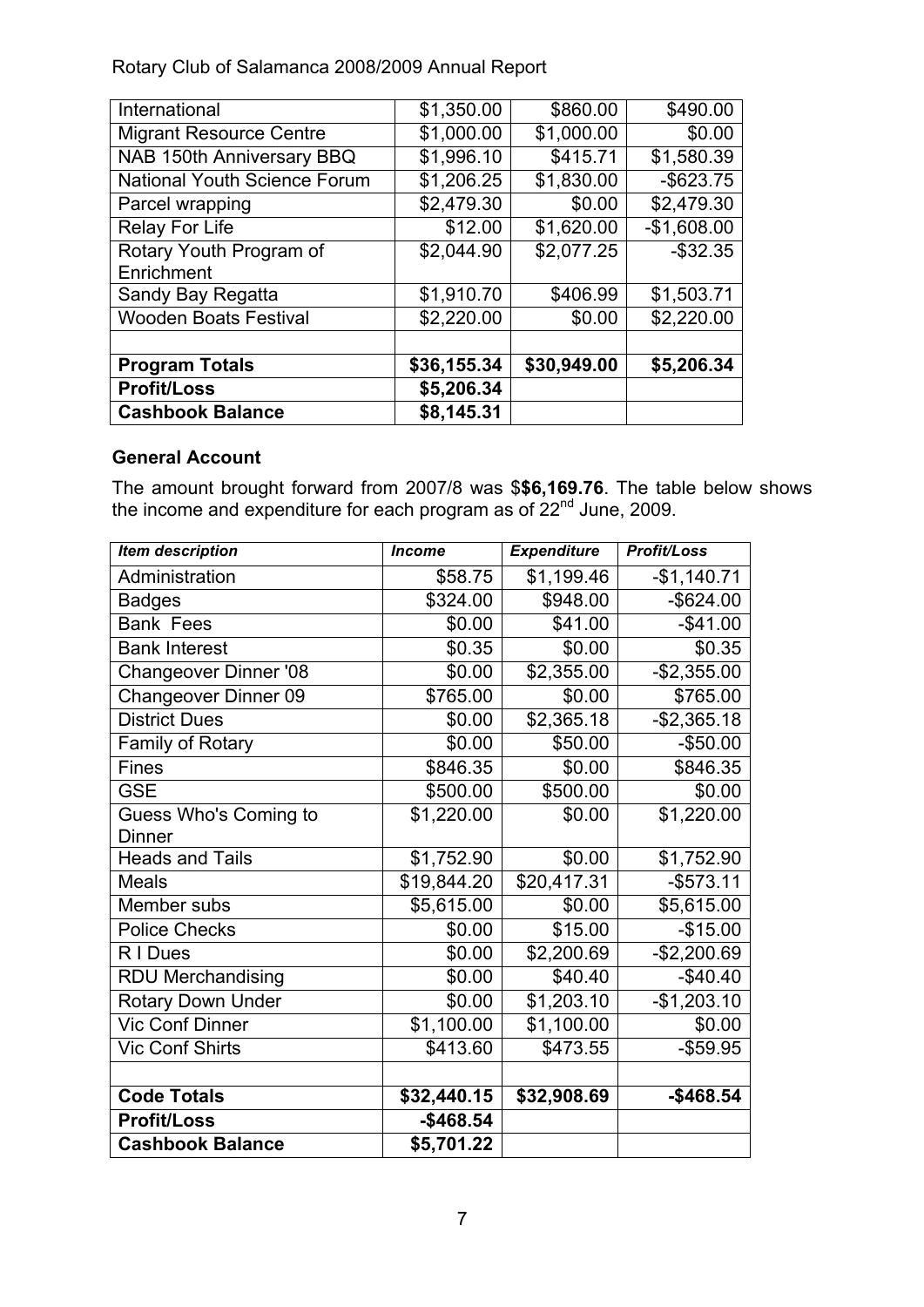The cash book loss shown for the General Account has been caused by the fact that the payment for the 2007/2008 Changeover Dinner was made in the 2008/2009 Rotary year while receipts pertaining to the dinner were issued in 2007/2008 year.

The subscription for the year was set at \$180.00 per member. The actual payments against the subscription, were used to cover RI dues, District Dues and member subscription to Rotary Down Under.

When the 2008/9 accounts have been audited a copy of the audit report will be distributed to members

Tom Goninon Treasurer 2008/2009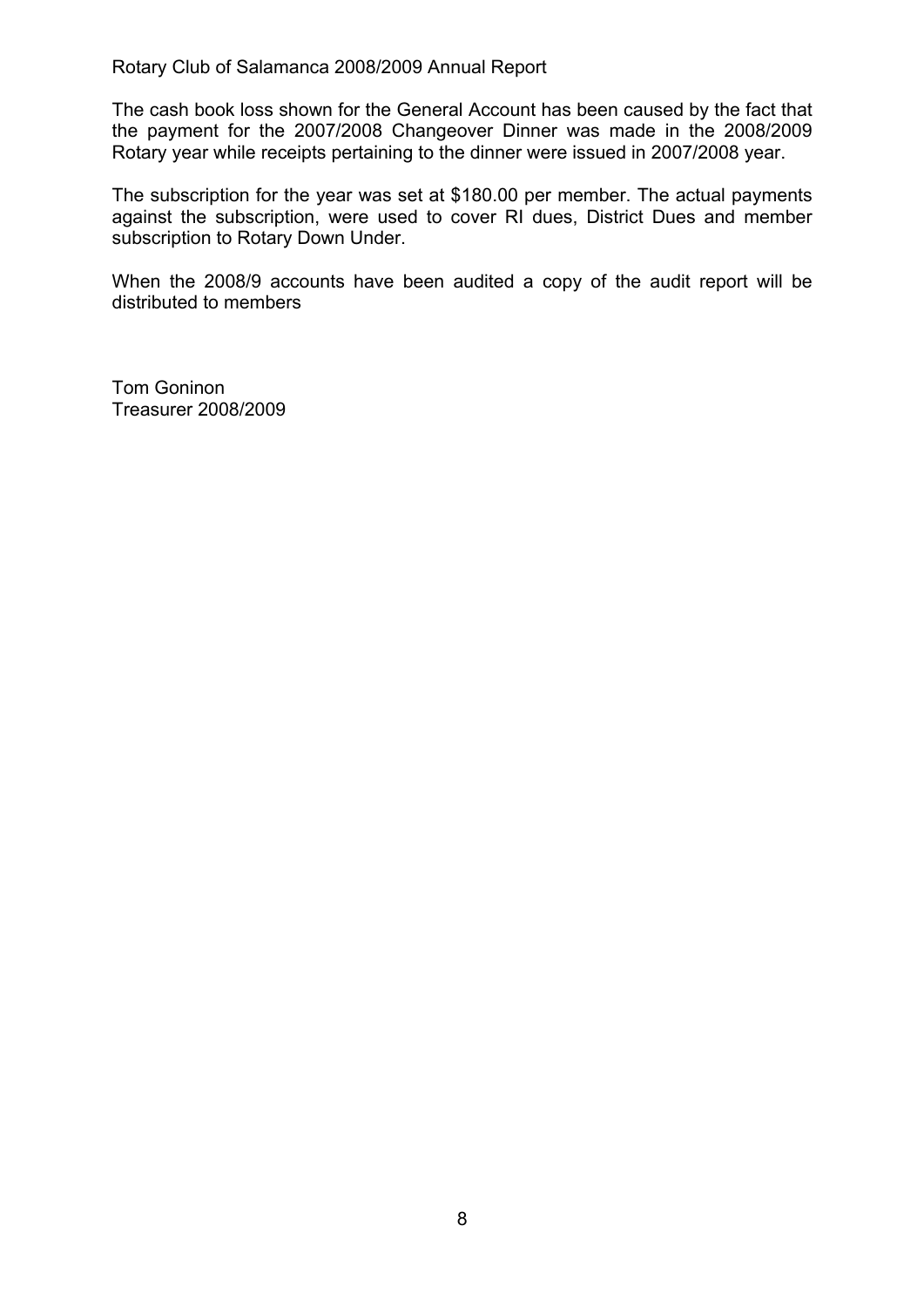# **Club Service**

**Committee :** Marita Holding; James Graham; John Dryden; Fiona Ralph; Wilmar Bouman; Anne Palmer; Di Stow

# **Key Projects / Tasks Undertaken :**

- Club Directory, Breakfast Duty Roster and Calendar
- Co-arranging the member roster for the NAB BBQ on Parliament House Lawns 6/08/08
- Organising club reps for the Group 1 Combined Dinner Meeting at the Tasmanian Hockey Centre on 27/11/08
- Melbourne Cup Breakfast Tuesday 4/11/08 raising a small profit
- helping to arrange the debate v Moonah Club at the Polish Club on Tuesday 25/11/08 ( we won )
- Helped organise the Christmas Breakfast Meeting at Ronald McDonald House on Tuesday 23 December – great turnout.
- Wooden Boat Festival Feb  $6 8$ . Arranged the member roster during the 3 day festival, making over \$2200 profit for the club ( plus great goodwill ).
- Helped organise the club representation at the Relay for Life Weekend 28/02- 1/03 at the Domain
- Assisted Anne Palmer with arrangements for the Victorian District 9810 Conference – 26 /29 March at the Grand Chancellor. This was a fantastic conference and almost all members were able to help out in some way. Special acknowledgement must go to President Anne Palmer for the considerable support and assistance that she provided to the conference organisers.
- Assisted Mike Temple-Smith ( Community Service ), with arranging the catering for the Hobart Flower Shows Sept 08 – April 09.
- Established a Working Party to investigate the possibility of taking on a food stall at the Taste of Tasmania at the end of the year / new year period. Have had several meetings with Howrah Rotary Club and a Club Forum to examine the pluses and minuses – no final decision made at this stage, but still gathering more information and details to consider.
- Assisted Community Service ( and Gill Whitehouse ), at the District Giving Day at Spring Bay – games/ activities for kids, on Good Friday 10 April.
- Organising ( Di Stow ), a Family of Rotary BBQ at Waterworks Reserve on Sunday 26 April.
- Co-ordinated Victorian Bushfire Appeal Fundraising involving donations from 4 nearby schools plus our club, totalling almost \$18 000.
- Thank you to Fiona Ralph for organising the Breakfast Guest Speaker Program over the past year – great speakers and topics
- Arranged member participation at the District PETS and Assembly Weekends in Launceston in April and May – very good attendance.
- Organised club reps for the Group 1 Combined Dinner Meeting at the Tas Hockey Centre 1/06/09 – with almost 20 members attending.
- Thank you to Gill Whitehouse for taking on the responsibility of our club`s Rotary Foundation representative.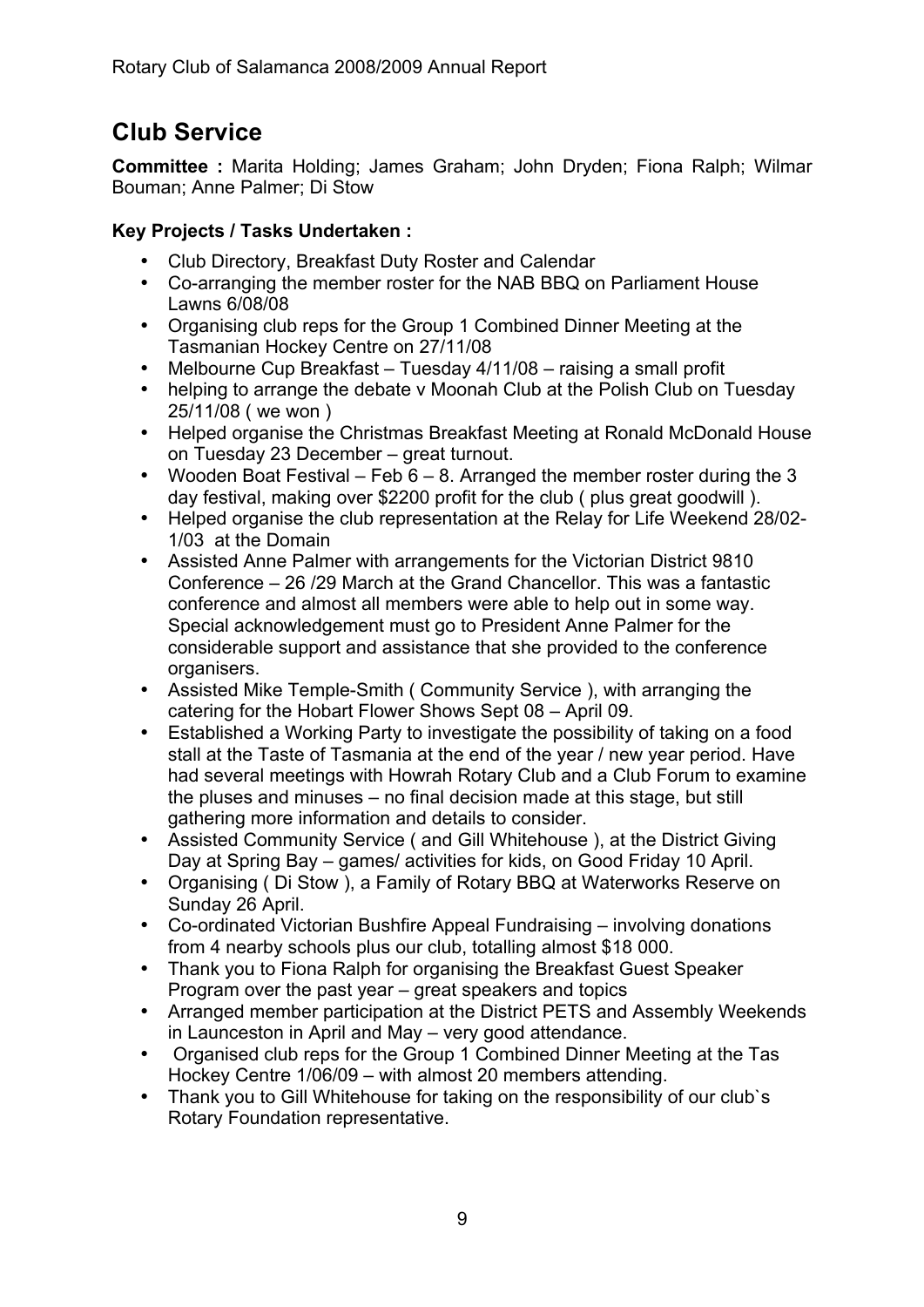As outgoing Club Service Director, I wish to sincerely thank all committee members for their dedicated hard work and support over the past 12 months and wish Rosanne Burton-Smith and her incoming committee all the best for the coming Rotary year.

In particular, I wish to congratulate outgoing President Anne Palmer, for her incredible sustained efforts over the past year and all credit to her for our club gaining the District `Club of the Year` Award – well done Annie !

Michael Woods Club Service Director 2008/2009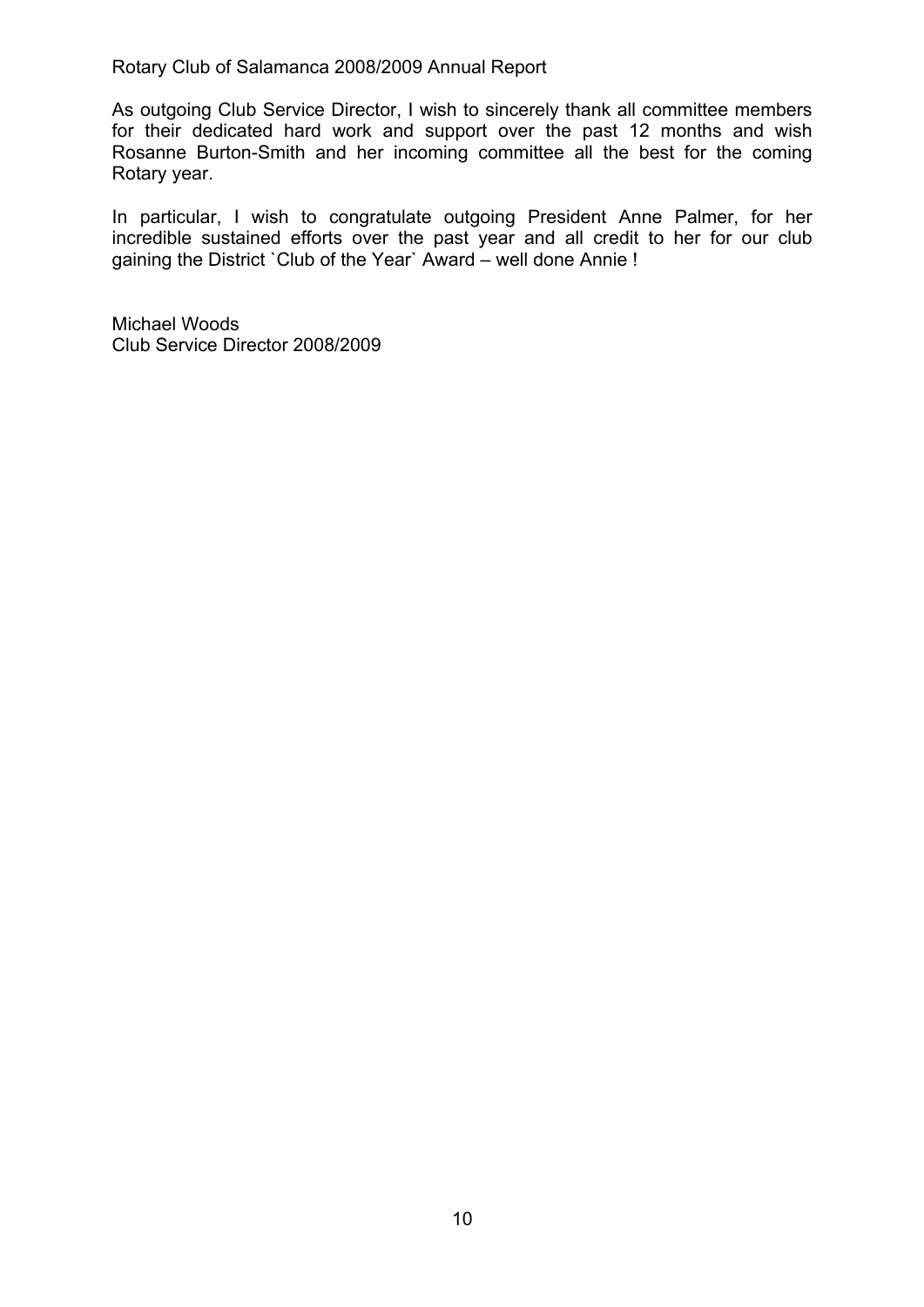# **Community Service**

**Director:** Cecilia Lawler

**Committee:** Barry Cruise, Michael Temple-Smith, Jill Gatty, Fiona Ralph & Jenny Johnson

# **Community Services Projects**

The Community Services team's major efforts this year were to develop some external fund raising avenues for the club and to that end we have been very successful. We thank all club members who worked on fundraising activities.

# **Hobart City Council Flower Shows**

The club this year won the contract to provide catering for the Hobart City Council Flower Shows. We catered for seven flower shows. The catering was provided over 20 days and the club members and families volunteered for over 160 shifts, each of four hours duration.

The HCC and the flower show committees minuted at their annual debrief meeting that they were very pleased with the catering services that we had offered. At this meeting it was resolved to offer the Salamanca Rotary Club next year's catering contract. The Board has formally accepted this opportunity to continue fundraising.

As part of our continuous improvement for flower show catering , a review of the operating procedures for the flower show has been conducted. Volunteers contributed feedback and Mike Temple-Smith has developed a report of the recommendations. Before the next flower show season classes will be conducted on scone making, health and hygiene, and an induction of procedures from the operating manual for the flower shows.

# **Ronald Macdonald House Christmas breakfast**

The Ronald Macdonald House Christmas breakfast was held on 23 December. This was a successful community project. Club members enjoyed cooking breakfast for the house families and for fellow members. Gifts were given to all RMH siblings of hospitalised children.

# **Hobart City Council Christmas Parcel Wrapping**

The club again volunteered to wrap parcels in the Mall for the Hobart City Council. This was appreciated by shoppers who paid for parcel wrapping and was an enjoyable experience for the volunteers. Rotary International and the club's profile were raised through this activity.

# **Salamanca All Stars Relay for Life**

Salamanca All Stars entered a team of 27 members and their friends in the Relay for Life this year. The weather was kind to us and the team raised a total of \$4,771 for cancer research. Planning has commenced for next year. Andrew Campbell will organise for the two broken tent poles to be fixed. In addition at the Relay for Life we will be hosting a "Guess Who is coming to Dinner" on the Saturday night.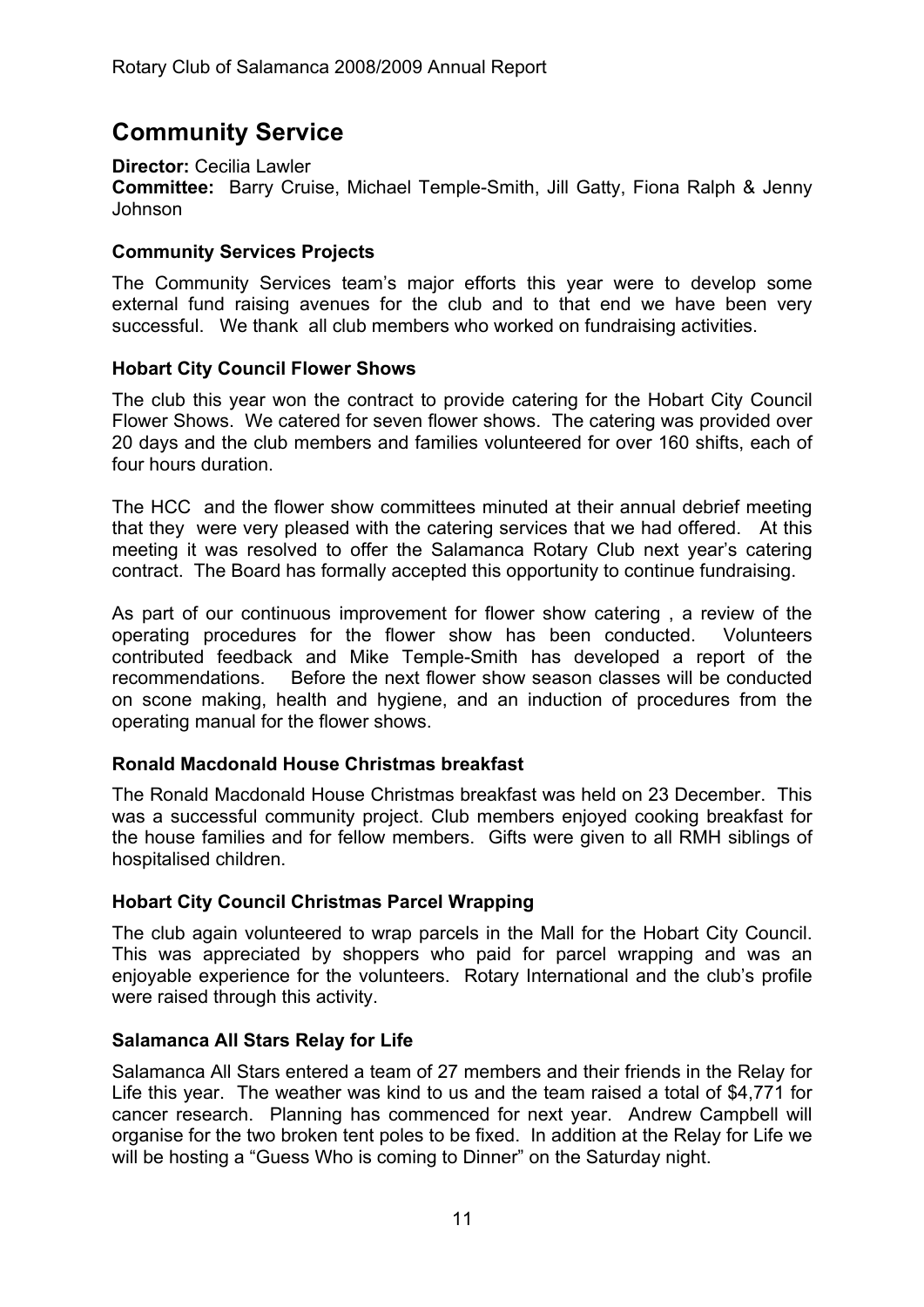### **Rotary Bowelscan Campaign**

The Rotary Club of Salamanca participated in the Rotary Bowelscan campaign for the second time this year. We serviced the Salamanca Pharmacy in Gladstone Street, the South Hobart Pharmacy on the corner of Macquarie Street and Elboden Street and the Friendly Pharmacy in Liverpool Street. 105 kits were sold throughout the campaign and over sixty of these kits were returned to our pharmacies to be collected and taken to the pathology labs for analysis. If we participate in 2010 the club will need to purchase more kits next year as we have only 15 left. We will not need to purchase more promotional brochures unless the sponsors change. This year the club received \$735.00 income from the program.

Club members also assisted in sausage sizzle fundraisers, volunteered at the Sandy Bay Regatta on car-parking, children's games and ran a BBQ. fundraising stall, ran the children's games at the Good Friday Fish Fest and bought Rotary Christmas cards as a fundraiser.

Cecilia Lawler Community Service Director 2008/2009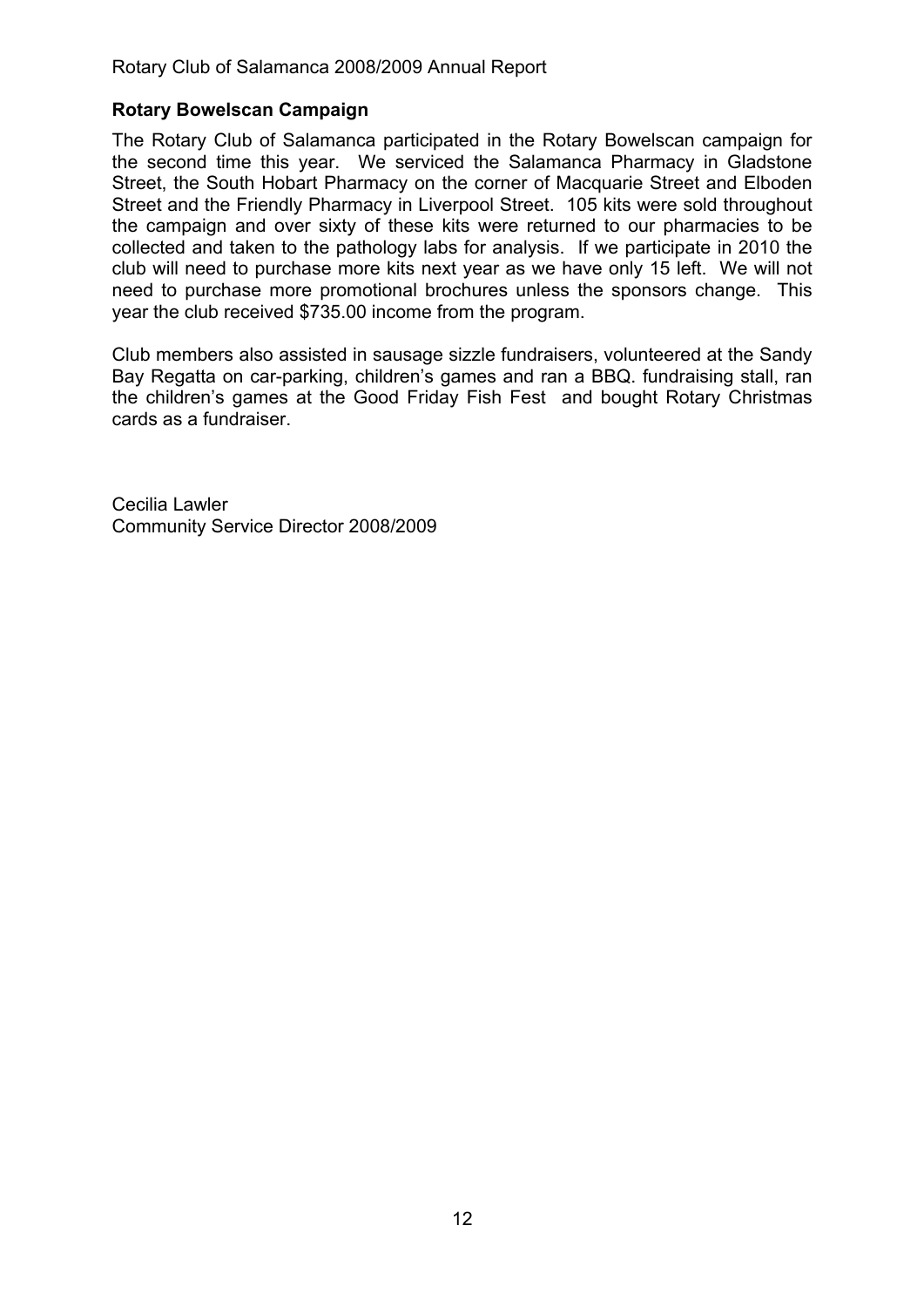# **New Generations**

**Director:** Andrew Gray **Committee:** Christine Andrews, Debra Howard and David Wallace

The New Generations portfolio this year included many 'Rotary youth' programs as well as other initiatives investigated ,implemented and reviewed by a very hard working, shorthanded committee. The programs were, in no particular order:

### **Rotary Youth Driver Awareness (RYDA)**

Approximately 1400 Year 10 students from various high schools in and around Hobart took part in this wonderful, Rotary inspired, driver education and awareness program from 21<sup>st</sup> to 30<sup>th</sup> April, 2009. Volunteers from various Clubs were involved including our own, with Christine Andrews being the Rotary Southern Coordinator.

### **National Youth Science Forum (NYSF)**

Hamish Coupe, a Year 11 entering Year 12 student from the Hutchins School, attended NYSF in January, 2009 after being jointly sponsored by the Rotary Clubs of Salamanca and Sandy Bay. The 'live in' program is conducted by the Australian National Universty in Canberra over a period of a week. Hamish returned to the Club on the  $21^{st}$  April with an excellent powerpoint presentation. An application has been received from a Fahan student to attend NYSF 2010 and will be dealt with by the incoming committee.

#### **Siemens Science Experience (SSE)**

Max Howcroft from Taroona High School was sponsored by the Club to attend this weekend program for Year 10 students at the University of Tasmania, Sandy Bay Campus. Max also attended and made a presentation at a Club meeting on the 31<sup>st</sup> March, 2009.

# **Rotary Youth Leadership Awards (RYLA)**

RYLA is actually a District Vocational program for 18 to 28 year old business leaders, which, in our Club, has traditionally been coordinated by the New Generations Committee. This will be rectified in the next Rotary year. Ryan McConnon from Searson Buck was sponsored by the Club to attend this week long program held in May and will make a presentation to the Club in July. Ryan is also the Charter President of the Rotaract Club of UTas.

#### **Model United Nations Assembly (MUNA)**

The Club sponsored two teams (of 2 Year 10 students) from St Mary's College and Ogilvie High School to attend MUNA at Deloraine in May with the Ogilvie team, representing Spain, given an Honourable Mention for their costume. Negotiations are being undertaken to have the teams make a Club presentation in July.

# **Rotary Program of Enrichment (RYPEN)**

RYPEN South 2009 was held at Mission Afloat, Montgomery Park, Coningham over the weekend,  $14<sup>th</sup>$  to  $15<sup>th</sup>$  March, 2009. The theme for the weekend program was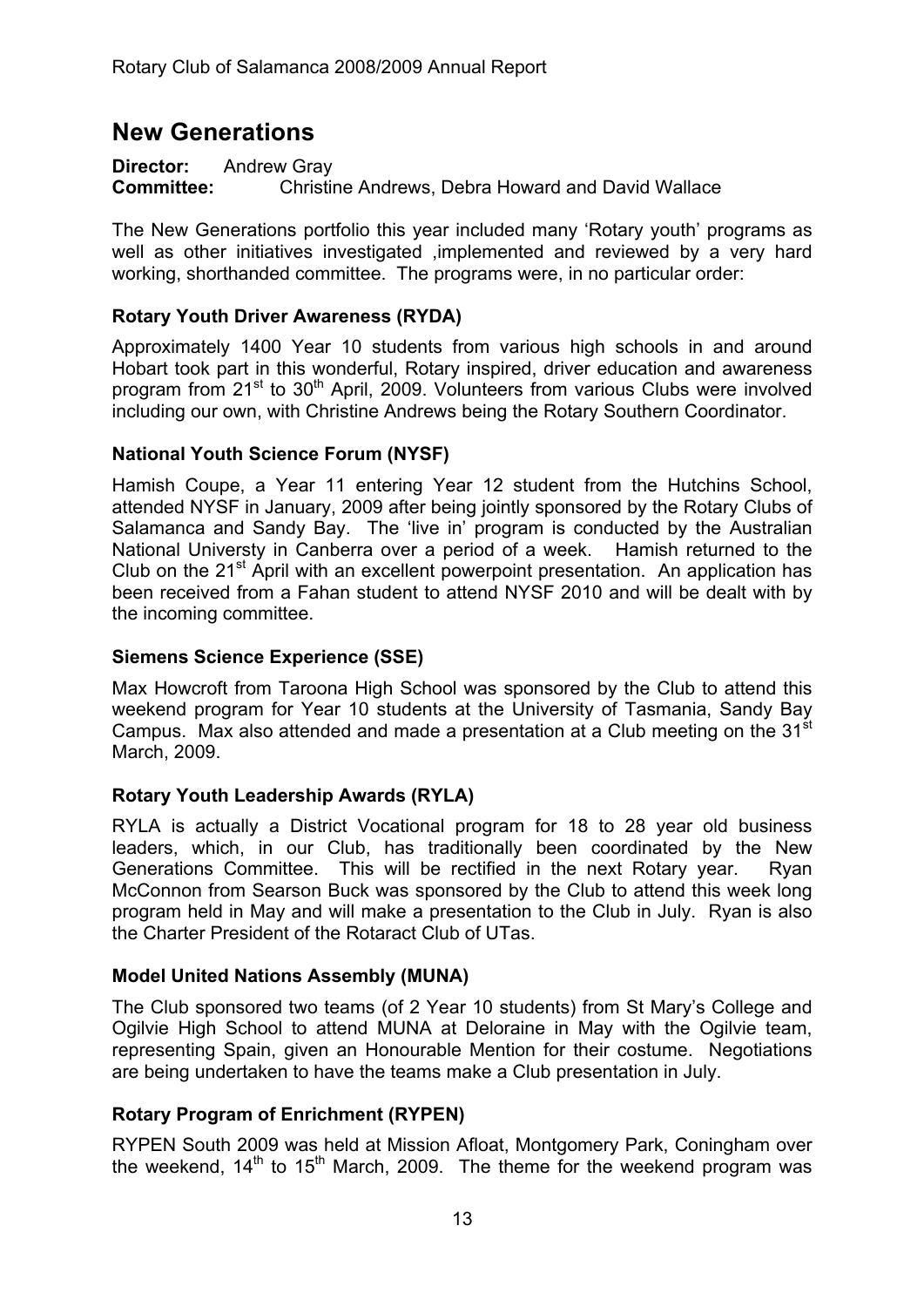"Make Dreams Real". RYPEN is a District program for Year 10 students which the Rotary Club of Salamanca has coordinated for the past 3 years.

17 students (8 Females and 9 males) from Claremont College, St Virgil's College, the Hutchins School, Tasman District School, Kingston High School, Triabunna District High School, Cosgrove High School, St Mary's College and Dominic College attended the weekend 'live in' program. The last 3 schools had representatives for the first time (with our Club at least) and Wilson, from Claremont College, was recommended by the Migrant Resource Centre. All but 4 Southern Clubs offered sponsorship.

Outside activities included Team Building with Aardvark Adventures and boating/seamanship (in pouring rain) with the Mission Afloat Team. Out of the elements, inspiring presentations from Leonie Jordan (Antarctic scientist), Stuart Clues (businessman and artist) and Dana Faletic (Olympic rowing medallist) were extremely well received by the students. James Graham provided a wrap up session. MC Wolf Ebert kept the program flowing. Assistant Governor Elizabeth Arden and President Anne Palmer presented badges and certificates to the students following their Presentations (skits, songs, poems etc – reflections of their weekend). An innovation this year was the introduction of 'Team Mentors'. Many thanks to Irene, Marita, Anne and Christine for their efforts in supporting the students. Andrew Campbell was a very able and necessary 'Night Watch'.

21 out of 30 Club members contributed directly or indirectly to the success of the weekend including the committee:

**Chairman/Registrations:** Andrew Gray,

**Facilitator Coordinator** James Graham,

**Catering:** Debra Howard, Debra was ably supported by Fiona Ralph and her partner Paul, David and Maree Wallace, Alison and Oscar Greenwood, Finian MacCanna and Michelle (John Dryden's partner – John was in hospital). Andrew Campbell was a very able and necessary 'Night Watch'.

**Club/School promotions & Volunteers**; Christine Andrews and

**Consultants:** Gill Whitehouse and Mike Woods.

RYPEN South 2010 is to be held in April 2010 with the theme "The Future Is In Your Hands" (a variation of the RI Theme). It is hoped another Club will come on board (as a learning experience) in 2010 in preparation for taking over in 2011.

# **Youth Arc**

The Club was approached to assist in the purchase of a coffee making machine, initially as a learning experience and then as a commercial enterprise. The Club Board recommended support but, unfortunately, plumbing problems in the venue (City Hall) lead to the proposal being dropped.

# **School Awards**

Two awards of \$75.00 were presented at both the Hobart Polytechnic and Elizabeth College in April and March respectively. The significance of the Club's Awards can be best illustrated in that ours were the only sponsored Awards (apart from the Premier's) actually presented by the Sponsor, others were presented by the school Principal.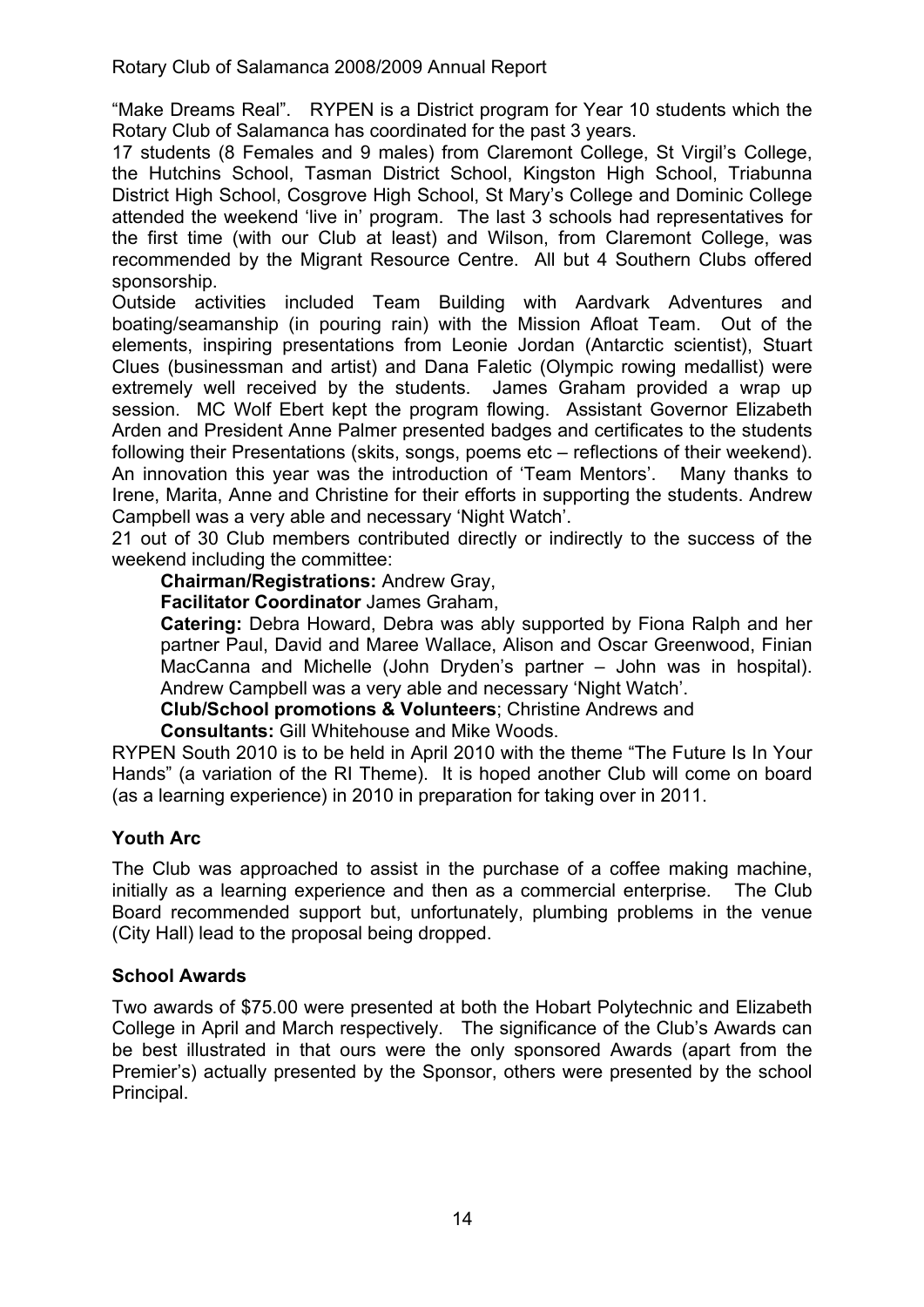### **Fundraising**

The Committee looked at various means of raising funds to offset the New Generations Budget expenditure however, many other Club activities precluded any initiatives being undertaken.

### **Rotary Youth Exchange (RYE)**

The Club decided to take up the challenge of hosting an Exchange student for 2009- 2010 with Santeri Kuivalainen from Finland arriving in either late July or early August. Santeri will be attending Elizabeth College and will be hosted for various periods by Cecilia & Mark Lawler, Alison & Scott Greenwood, Marita & Brian Holding, Andrew & Irene Gray and Wilmar Bouman & Matthew. All efforts will be made to ensure Senteri becomes part of our Rotary Family

#### **Interact**

An Interact Club for Year 9 and 10 was proposed to be chartered at the Fahan school, however the proposal lapsed.

I would like to extend my thanks to my small, but very supportive and energetic New Generations team of Chris, Debra and David. An excellent effort!!! Thanks also to President Annie and the Club Board for supporting the youth programs proposed by the Committee.

Best wishes to incoming NG Director John Dryden and President Mike Woods

Andrew Gray New Generations Director 2008/2009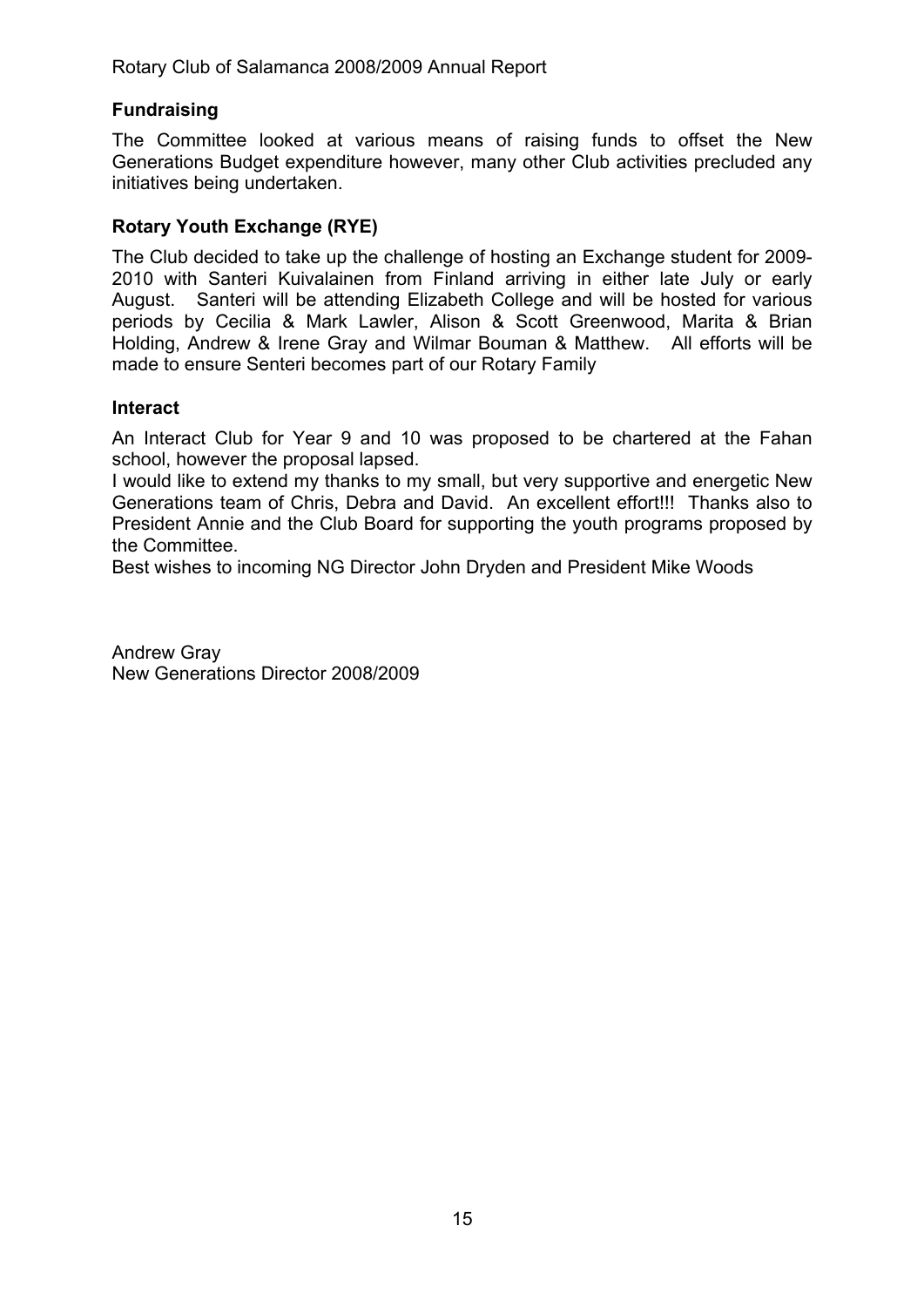# **Vocational Service**

**Director:** Bea Petz **Committee:** Ruth Temple-Smith, Wolf Ebert, Andrew Campbell, Alison Greenwood, Irene Gray

# **Vocational Awards**

This year two Pride of Workmanship awards were made: a group and an individual award. The group award went to the Resource Work Co-operative for its work in promoting waste minimisation through providing the community with opportunities to reuse goods that have been thrown away. The individual award went to Andy Vagg, the Co-operative's Education Officer. Andy accepted the Awards and was an interesting and thought stimulating speaker at our meeting on 17th March.

# **Vocational Visits**

This year there were only two Vocational Visits due to the Club's full calendar of events.

10 October 2008: Wrest Point Casino back-of-house tour. The members who attended found it most enlightening. Bill Avery was our gracious host. Most of us stayed for dinner at the Loft Restaurant.

30 May 2009: Visits to Bruny Island Cheese Company and Bruny Island Premium Wines, followed by lunch at the Hothouse Café.

# **Forward Planning:**

The Vocational Committee has also been developing some ideas for the coming year, including:

A series of Vocational talks commencing July and focusing on 'Beyond Work' and 'What you can do now to sustain yourself while you are still in work'. Jim volunteered to coordinate part of the series including: Financial Planning, Life Long Learning, Mental Health, and Volunteering.

Vocational Visit to the *Youthbuild* site at Claremont College. Jim volunteered to coordinate this in September. *Youthbuild* is a program for Year 10 students to give them a taste of the building industry under real working conditions. It currently has an enrolment of 70 students from different high schools.

Bea Petz Vocational Service Director 2008/2009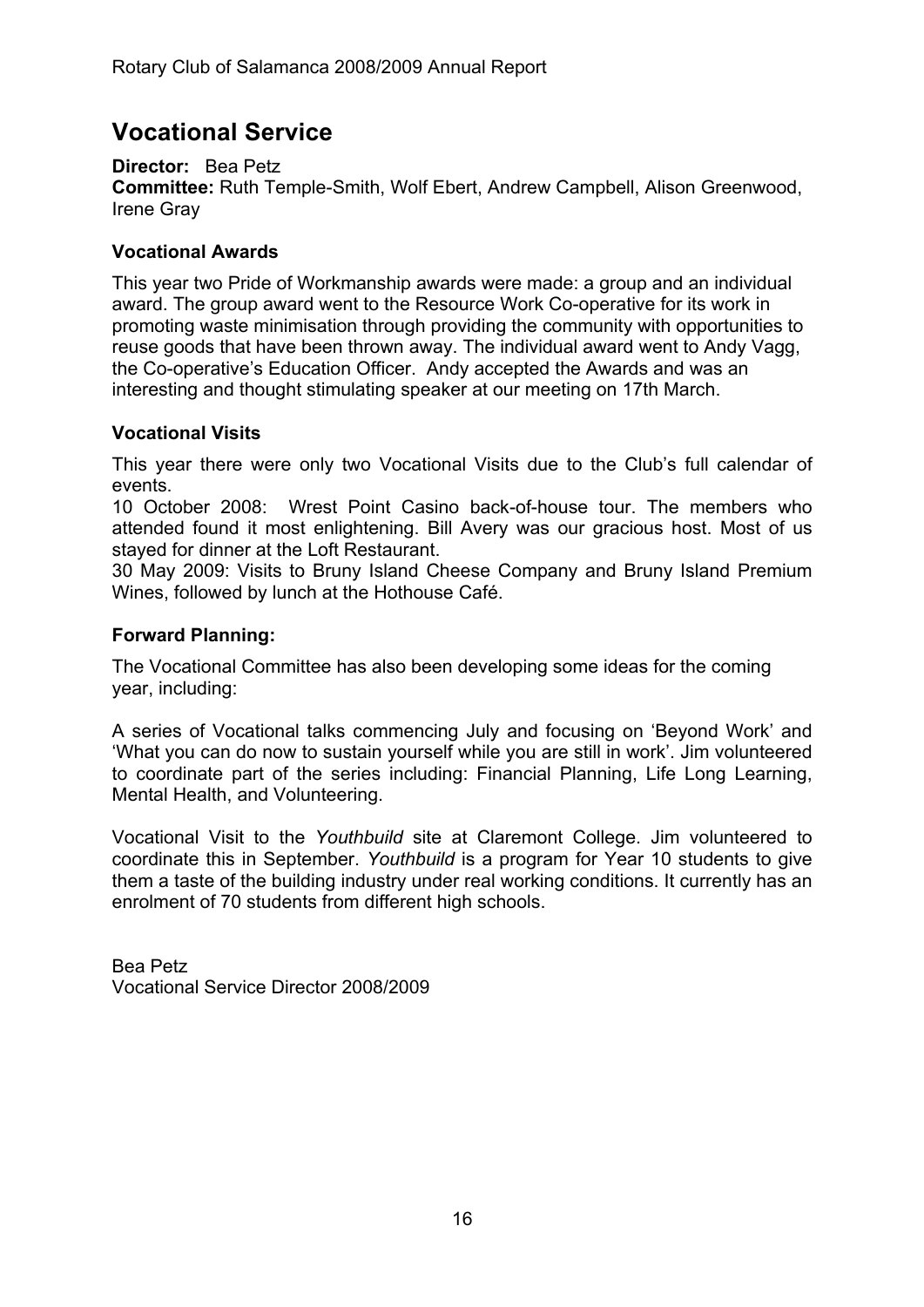# **International Service**

**Director:** Gill Whitehouse

**Committee:** Tony Colman, Finian MacCana, Rosanne Burton-Smith, Rosalind Terry, Jane Keble-Williams

During the last 12 months the International/Foundation Committee members have offered support and worked hard far beyond the call of duty. For that I sincerely thank them.

Tony Colman played a valuable role as Deputy Director in general and especially when assuming leadership and taking initiative on several different occasions in my absence as Director. He and Liz also organized hospitality and a Vocational highlight for the GSE team from Devon, with the visit to many industries in the Cole River Valley. They both made a great effort in supporting "Kids' Games"' at the Spring Bay Fish Feast for the District Combined Annual Foundation Giving and "Family Of Rotary" Day. Our thanks are therefore also extended to Liz Colman.

 To Finian, Rosanne, Ros and Jane,. I wish to express sincere gratitude for their contribution in so many ways…. home hosting and welcoming international and interstate visitors …and for continually supporting our various activities.

The winning team for the Annual Great Debate against Moonah Rotary Club was also comprised of our Committee members Finian, Rosanne and Tony. The topic was "To Bra or Not To Bra". ..our team taking the negative side.

We had a very busy and productive year!

# **Project Uplift**

We organized the donation of more than over 2500 bras towards the District project that had been selected by DG Michael Perkins' wife, Lesley, at the beginning of their Rotary year. They are now being proudly worn by women in Fiji. Bea and Christine were notable collectors of many bras, ably assisted by their work colleagues.

#### **International Dinner at the Migrant Resource Centre.**

 The club's initial social function evening for the year took on a truly global theme and was organised by our committee. The venue was the Migrant Resource Centre, whose staff cooked us a full menu of Asian food. The entertainment of choral work and dancing was provided by a delightful Sudanese family.

#### **Team for the Fiji Rota Homes trip to work on Stage 2 in Koroipita.**

Due to the circumstances within a changing international political scene and associated lack of funding… our team has had to defer their plans to work in Fiji.. There is now another 12 months to go before departing, therefore team membership may well alter during that time.

#### **Rotary Against Malaria**

Our Monday evening Fitball group continues in raising money for RAM. Progress so far:-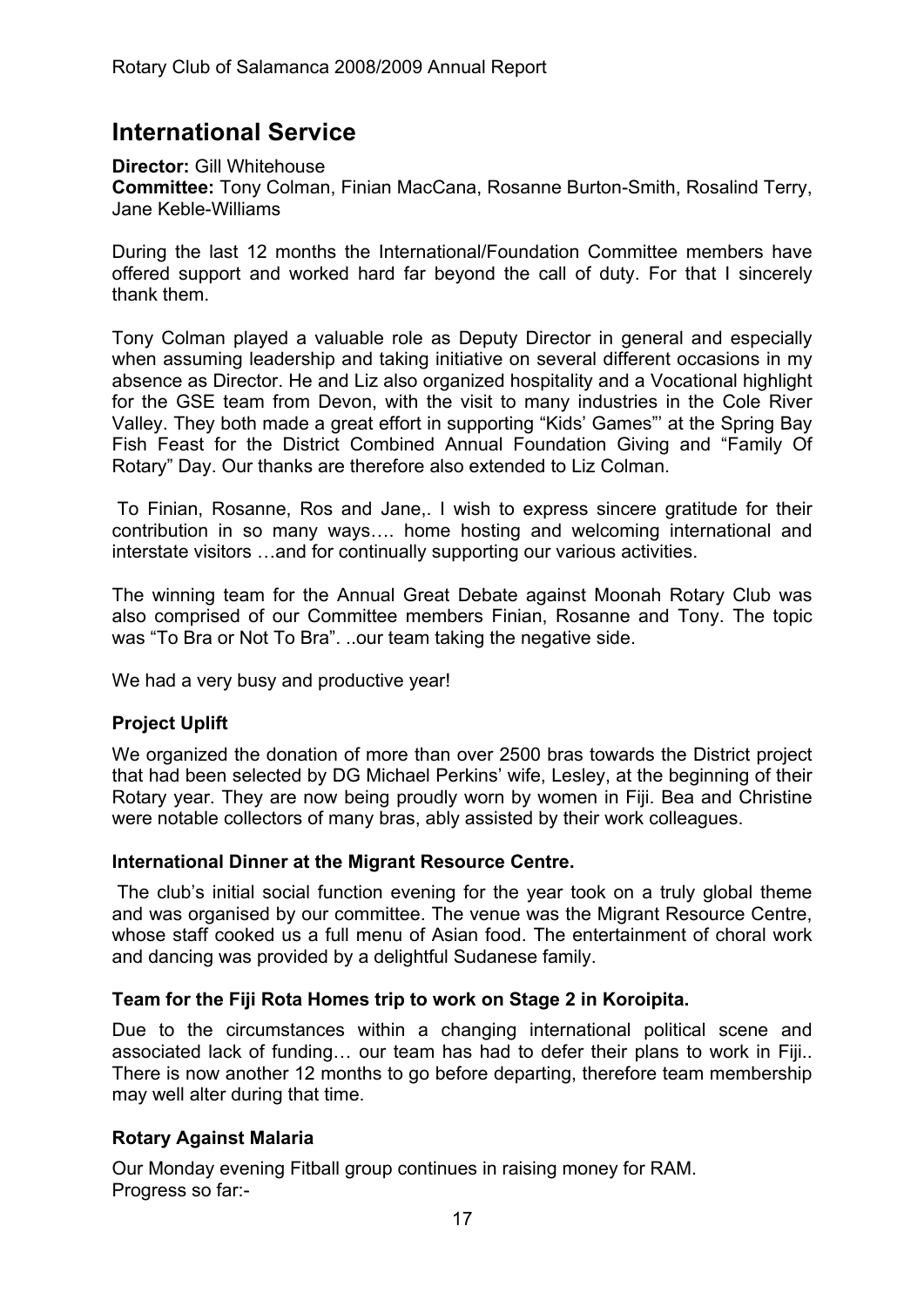#### Has now been going for 8 years

Over \$800 has been donated to RAM over the last 4 years as a result of our activity. Have been advised by RAM that we have "adopted " a village in PNG 11 regulars attend

#### **Visit in March by members of the International Fellowship of Motorcycling Rotarians**

The international "Family Of Rotary" is truly alive and well. A group of 17 Rotarian visitors from overseas and interstate were generously welcomed and looked after by many club members…the Grays, the MacCanas, the Woods, Jill, Bea, the Goninons, Rosanne and Bill, and Wilmar and Matthew.

We experienced many good fun times and fellowship at a informal dinner, and also an official club meeting, attended by DG Michael and his wife Lesley.

### **Group Study Exchange**

*Inbound .* The team members from Devon were our guests for 3 days in March. During that time we organised a welcome dinner, home hosting and 2 full Vocational days. As a club we all made new friendships and shared happy fellowship. Home hosts were the Colmans, the Greenwoods and Christine, to whom we extend our thanks.

*Outbound.* We sponsored Rebecca Andrews, who was a team member on the outbound team to Japan.

### **District Simplified Grant**

We were successful in our submission for a grant of \$1,000, which was donated the Migrant resource Centre for purchase of chairs for the newly refurbished Counselling Rooms

#### **Donation to The Rotary Foundation Annual Giving,**

#### **Donation to Polio Plus**

# **Contribution to Combined Annual Giving Day and "Family of Rotary " Day**

#### *Kids' Games*

The Annual Spring Bay Rotary Club's Fish Feast asked us to put on "kids games ". Thanks to help from Anne P., the Colmans and Jennie J., the event was a pleasure to organize. It was very well received. Spring Bay were grateful, and have asked us to do that again next year on Good Friday.

We were grateful to have had sponsorship of soft drinks from Schweppes.

Gill Whitehouse International Service Director 2008/2009